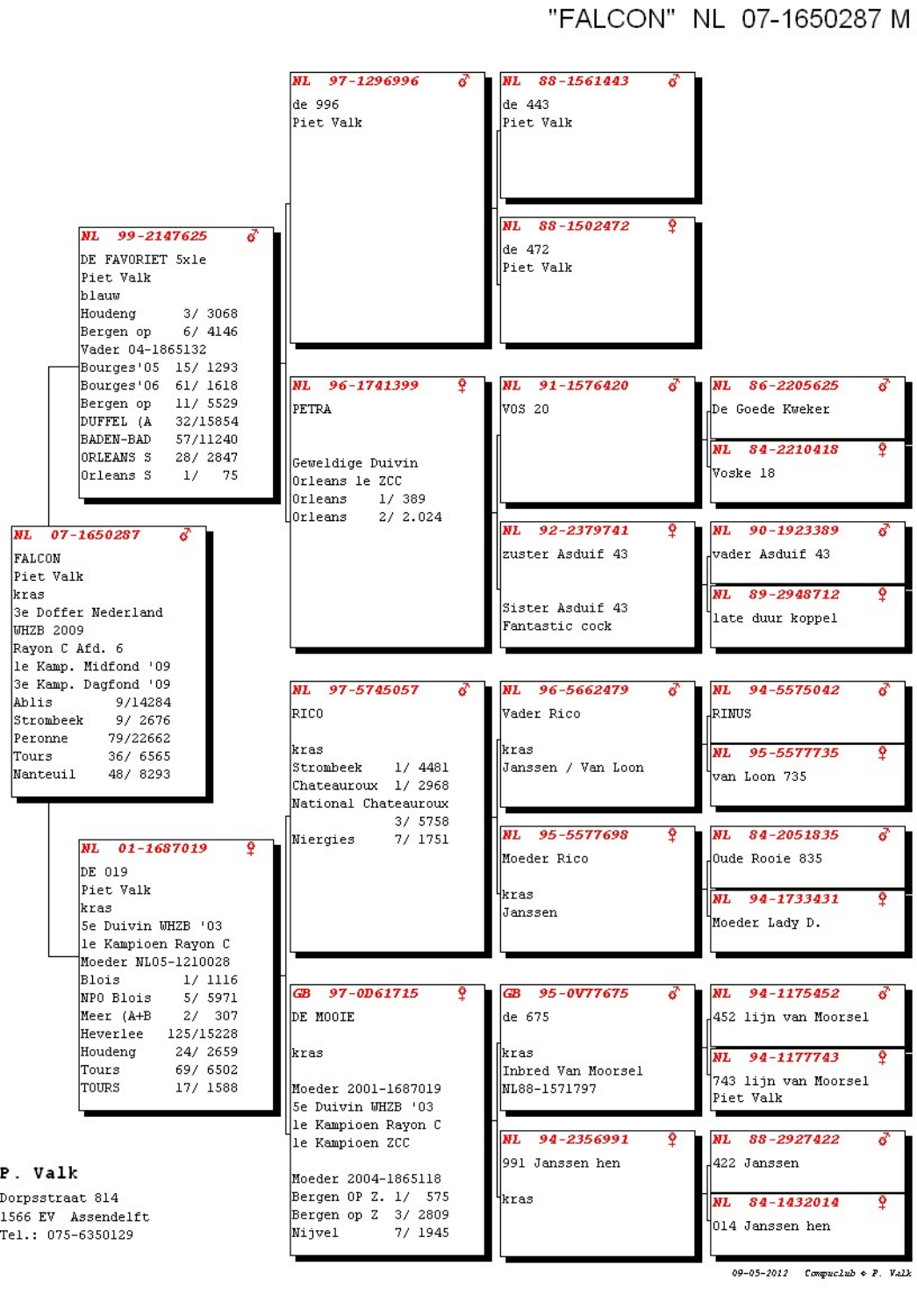| Beste prestaties per duif        |                     |     |           |                |             |                    |
|----------------------------------|---------------------|-----|-----------|----------------|-------------|--------------------|
| NL 07-1650287 FALCON             |                     |     |           |                |             |                    |
| Vlu Vluchtdatum Losplaats        |                     |     | Prijs Mee |                | Get Afstand | Snelheid           |
| Niveau<br>Perc                   |                     |     |           |                |             |                    |
| E01 09-05-2009                   | Ablis               |     | 9 14284   | 12             |             | 486, 138 1409, 222 |
| 99,94 afdeling                   |                     |     |           |                |             |                    |
| N04 30-08-2008                   | Strombeek           | 9   | 2676      | 38             |             | 178,467 1345,385   |
| 99,66 rayon                      |                     |     |           |                |             |                    |
| M01 02-05-2009                   | Peronne             |     | 79 22662  | 38             |             | 311,852 1402,097   |
| 99,65 afdeling                   |                     |     |           |                |             |                    |
| E25 26-06-2010                   | Tours               | 36  | 6565      | 3              |             | 637,574 1090,550   |
| 99,45 afdeling                   |                     |     |           |                |             |                    |
| M06 11-07-2009                   | Nanteuil le Haudoui | 48  | 8293      | $\mathbf 1$    |             | 397,824 1327,175   |
| 99,42 afdeling                   |                     |     |           |                |             |                    |
| A07 20-06-2009                   | <b>Blois</b>        | 53  | 8803      | 3              |             | 597,920 1179,519   |
| 99,40 afdeling                   |                     |     |           |                |             |                    |
| N14 05-09-2009                   | Nivelles/Nijvel     | 35  | 3532      | 3              |             | 213,720 1401,429   |
| 99,01 afdeling                   |                     |     |           |                |             |                    |
| N03 23-08-2008                   | Duffel              | 31  | 2986      | 38             |             | 156, 144 1258, 201 |
| 98,96 rayon                      |                     |     |           |                |             |                    |
| E27 10-07-2010                   | Orleans Saran       | 55  | 5146      | $\mathbf 1$    |             | 545, 362 1115, 598 |
| 98,93 afdeling<br>E71 28-05-2011 | Orleans Saran ZU    | 77  | 6773      | $\mathbf{2}$   |             | 545, 362 1626, 635 |
| 98,86 afdeling                   |                     |     |           |                |             |                    |
| E19 14-05-2011                   | Chateaudun          |     | 134 11596 | 3              |             | 546,622 1261,481   |
| 98,84 afdeling                   |                     |     |           |                |             |                    |
| V16 24-04-2010                   | Strombeek           |     | 276 23347 | 54             |             | 178,467 1408,746   |
| 98,82 afdeling                   |                     |     |           |                |             |                    |
| E21 28-05-2011                   | Orleans Saran       |     | 127 10126 | 2              |             | 545, 362 1626, 635 |
| 98,75 afdeling                   |                     |     |           |                |             |                    |
| E69 14-05-2011                   | Chateaudun ZU       | 100 | 7879      | 3              |             | 546,622 1261,481   |
| 98,73 afdeling                   |                     |     |           |                |             |                    |
| V19 15-05-2010                   | Chimay              | 37  | 2618      | 3              |             | 273,902 1315,660   |
| 98,59 rayon                      |                     |     |           |                |             |                    |
| M04 13-06-2009                   | Soissons            |     | 163 10812 | 42             |             | 363, 131 1478, 936 |
| 98,49 afdeling                   |                     |     |           |                |             |                    |
| V12 18-04-2009                   | Strombeek           | 111 | 7018      | 31             |             | 178,467 1160,501   |
| 98,42 afdeling                   |                     |     |           |                |             |                    |
| M18 08-05-2010                   | Laon                |     | 345 19513 | 31             |             | 333,048 1142,584   |
| 98,23 afdeling                   |                     |     |           |                |             |                    |
| E29 24-07-2010                   | <b>Blois</b>        | 16  | 750       | $\mathbf 1$    |             | 597,920 1158,603   |
| 97,87 rayon<br>E03 04-07-2009    |                     |     |           |                |             | 623,053 1223,829   |
| 97,59 afdeling                   | Bourges             | 164 | 6819      | 1              |             |                    |
| A06 07-06-2009                   | Tours               | 224 | 9115      | $\overline{4}$ |             | 637,574 1228,778   |
| 97,54 afdeling                   |                     |     |           |                |             |                    |
| N11 15-08-2009                   | Meer                | 154 | 5897      | $\mathbf{2}$   |             | 110,430 1658,471   |
| 97,39 afdeling                   |                     |     |           |                |             |                    |
| V14 10-04-2010                   | Meer                | 106 | 3653      | 30             |             | 110,430 1205,546   |
| 97,10 rayon                      |                     |     |           |                |             |                    |
| NO2 16-08-2008                   | Bergen op Zoom      | 19  | 575       | 37             |             | 115,057 1500,054   |
| 96,70 club                       |                     |     |           |                |             |                    |
| M26 03-07-2010                   | Peronne             | 239 | 6917      | $\mathbf{2}$   |             | 311,852 1175,316   |
| 96,54 afdeling                   |                     |     |           |                |             |                    |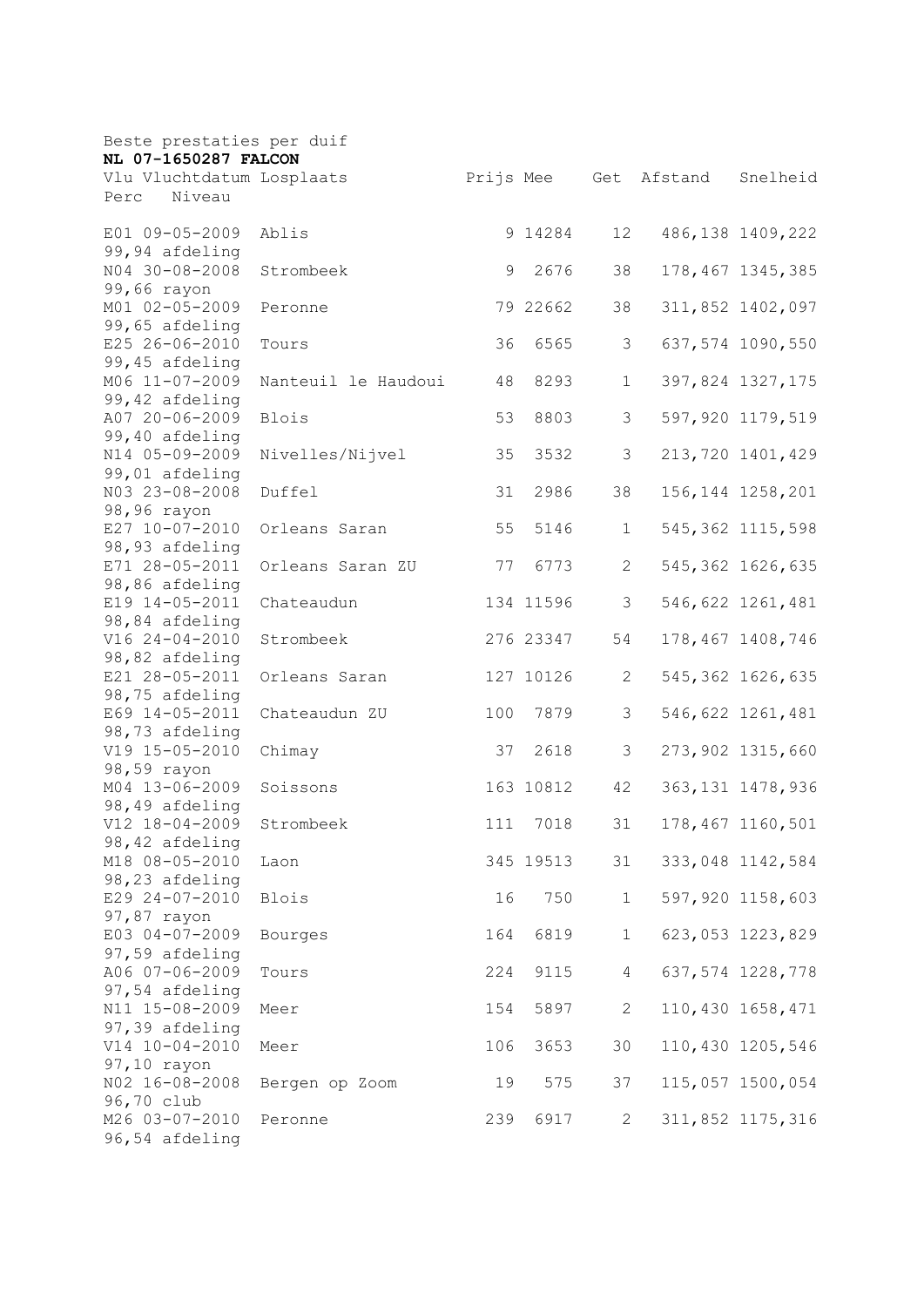| N02 18-08-2007 | Bergen op Zoom      |     | 899 24535  | 67           | 115,057 1633,608   |
|----------------|---------------------|-----|------------|--------------|--------------------|
| 96,34 afdeling |                     |     |            |              |                    |
| M01 18-05-2008 | Peronne             | 99  | 2349       | 27           | 311,852 1084,445   |
| 95,79 rayon    |                     |     |            |              |                    |
| V15 17-04-2010 | Meer                | 168 | 3642       | 34           | 110,430 1423,943   |
| 95,39 rayon    |                     |     |            |              |                    |
| V03 19-04-2008 | Strombeek           | 31  | 648        | 21           | 178,467 1205,437   |
| 95,22 club     |                     |     |            |              |                    |
| A08 18-07-2009 | Chateauroux Parc    | 304 | 6009       | $\mathbf 1$  | 667, 473 1443, 749 |
| 94,94 afdeling |                     |     |            |              |                    |
| M05 28-06-2009 | Nanteuil le Haudoui | 457 | 9013       | $\mathbf 1$  | 397,824 1169,779   |
| 94,93 afdeling |                     |     |            |              |                    |
| J06 28-07-2007 | Peronne             |     | 963 16088  | 13           | 311,852 1318,342   |
| 94,01 afdeling |                     |     |            |              |                    |
| M03 30-05-2009 | Morlincourt/Noyon   | 30  | 500        | 36           | 346,894 1134,312   |
| 94,00 club     |                     |     |            |              |                    |
| M20 22-05-2010 | Morlincourt/Noyon   |     | 1137 16454 | $\mathbf{2}$ | 346,894 1129,023   |
| 93,09 afdeling |                     |     |            |              |                    |
| N13 29-08-2009 | Strombeek           | 40  | 556        | 3            | 178,467 1375,099   |
| 92,81 club     |                     |     |            |              |                    |
| E02 23-05-2009 | OrlÚans Saran       |     | 925 12819  | 3            | 545, 362 1196, 709 |
| 92,78 afdeling |                     |     |            |              |                    |
| V55 16-04-2011 | Strombeek           | 199 | 2703       | 31           | 178,467 1459,044   |
| 92,64 rayon    |                     |     |            |              |                    |
| M18 07-05-2011 | Laon                |     | 1551 19417 | 44           | 333,048 1659,558   |
| 92,01 afdeling |                     |     |            |              |                    |
| E29 24-07-2011 | Argenton sur Creuse | 421 | 5029       | $10$         | 696, 144 1243, 963 |
| 91,63 afdeling |                     |     |            |              |                    |
| M22 05-06-2010 | Breuil le Vert/Cler |     | 980 11706  | 37           | 383, 326 1253, 990 |
|                |                     |     |            |              |                    |
| 91,63 afdeling |                     |     |            |              |                    |
| E23 13-06-2010 | Bourges             | 695 | 7640       | $\mathbf{2}$ | 623,053 1114,250   |
| 90,90 afdeling |                     |     |            |              |                    |
| J01 23-06-2007 | Meer                | 54  | 578        | 16           | 110,430 1383,004   |
| 90,66 club     |                     |     |            |              |                    |
| M02 16-05-2009 | Laon                |     | 1500 16016 | 52           | 333,048 1884,094   |
| 90,63 afdeling |                     |     |            |              |                    |
| N15 12-09-2009 | Chimay              | 269 | 2870       | 2            | 273,902 1085,686   |
| 90,63 afdeling |                     |     |            |              |                    |
| N12 22-08-2009 | Duffel              | 487 | 5029       | 2            | 156, 144 1436, 240 |
| 90,32 afdeling |                     |     |            |              |                    |
| V02 12-04-2008 | Duffel              | 399 | 4118       | 12           | 156, 144 1764, 624 |
| 90,31 rayon    |                     |     |            |              |                    |
| J07 04-08-2007 | Morlincourt         | 216 | 2181       | 28           | 346,894 1414,935   |
| 90,10 rayon    |                     |     |            |              |                    |
| M20 21-05-2011 | Morlincourt-Noyon   |     | 1392 13603 | 29           | 346,894 1409,366   |
| 89,77 afdeling |                     |     |            |              |                    |
| V56 23-04-2011 | Nivelles-Nijvel     |     | 299 2874   | 49           | 213,720 1299,592   |
| 89,60 rayon    |                     |     |            |              |                    |
| N35 04-09-2010 | Strombeek           |     | 1493 13854 | 24           | 178, 467 1171, 545 |
| 89,22 afdeling |                     |     |            |              |                    |
| E79 24-07-2011 | Argenton sur Cr ZU  | 388 | 3453       | 10           | 696, 144 1243, 963 |
| 88,76 afdeling |                     |     |            |              |                    |
| N63 21-08-2010 | Meer                | 551 | 4769       | 3            | 110,430 1539,025   |
| 88,45 afdeling |                     |     |            |              |                    |
| M22 04-06-2011 | Nanteuil le Haudoui |     | 1383 11894 | $\mathbf{2}$ | 397,824 961,114    |
| 88,37 afdeling |                     |     |            |              |                    |
|                |                     |     |            |              |                    |